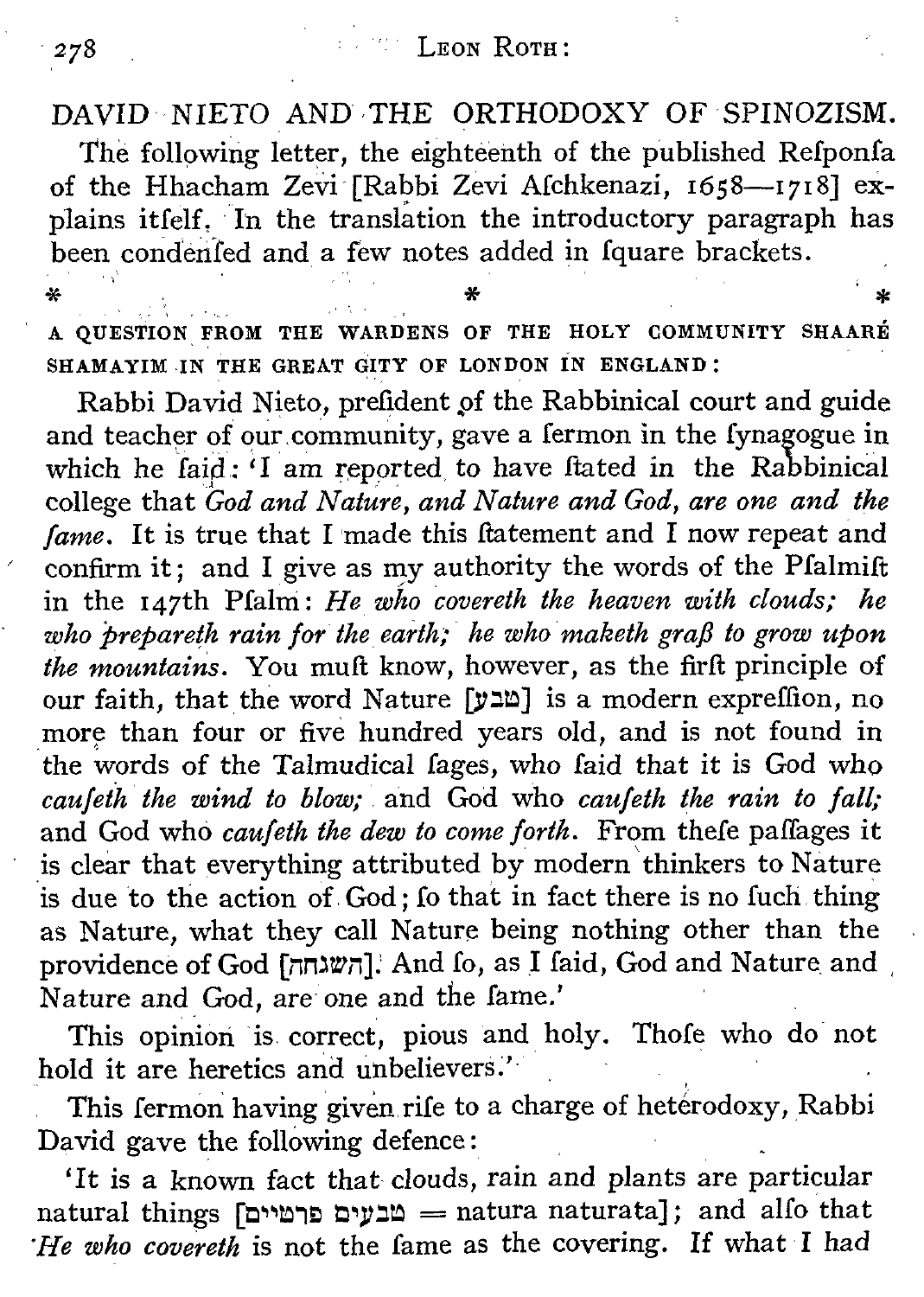## DAVID NIETO AND THE ORTHODOXY OF SPINOZISM. 279

wifhed to fhow was that particular natural things were God, I could never have quoted in confirmation the words of the Pfalmift or our Sages. The Pfalmift fays that *God coueretk the heaven with clouds,* not that *God is a cloud;* and our Sages, that *God cauleth the wind to blow,* not that *God is the wind.* It is clear therefore that my meaning was that the caufe which *covereth* the *heaven* and *maketh the winds to blow* is not Nature but God. Becaufe there are men who call thefe phenomena natural and attribute them to Nature [as diftinct from God], I ufed thefe quotations to fhow that what they affign to Nature we'are bound to affign to God; it follows that I was not fpeaking of particular natural things at all.'

'Seeing, therefore, as we have shown, that our references to Nature were to Nature in general  $[$ מבע כולל $=$  natura naturans] and not to particular natural things, when we made the ftatement that *there is no [uch. thing as Nature,* it was this Nature, i. e. Nature as comprehending all exifting things, to which we referred; for. Nature in this fenfe is in very fact nothing other than God who comprehendeth all and maketh all. And fo I faid that *Providence, which is the lame thing as the Nature of modern thinkers, is God,* . that is to fay, that the providence of God and God are one and the fame; in order to draw attention to the neceffity of keeping diftinct the work of God and the work of the particular natural' thing. Men fay nowadays that it is Nature which *caufetk the rain to fall* and *bringeth down the dew,but* the Pfalmift and our Sages teach that it is God who doeth all this. In oppofition to this falfe opinion that it is Nature which is the maker of all; I faid that Nature and God are one; and fo emphafifed the truth that it is God, not Nature, who maketh and provideth for all.'

'I repeat that this doctrine is religious and correct; becaufe it teaches that God fupports and cares for his world, and does not. like the opinion which we have been examining, give His glory to another by attributing thefe actions to a general Nature apart from Him.' ...

Such is the cafe. We ask you to decide with whom is the right.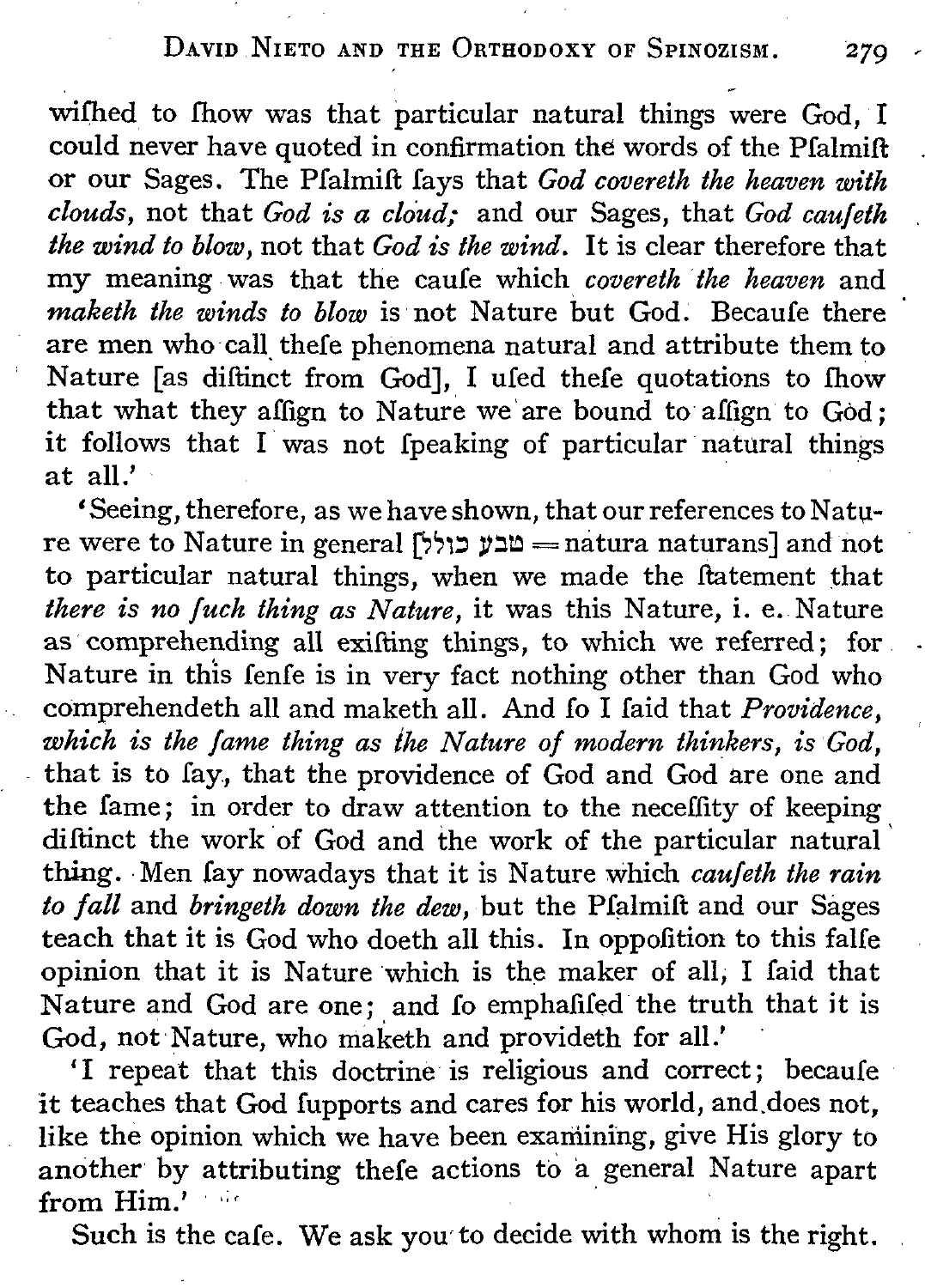ANSWER.

I approve the opinion of the great and diftinguifhed fcholar Rabbi David Nieto, feeing that it is the very opinion of Rabbi Jehudah Hallevi  $\lceil \ln \ln \frac{1}{2} \ln \cosh \left( \frac{1}{2} \ln \ln \cosh \left( \frac{1}{2} \ln \cosh \left( \frac{1}{2} \ln \cosh \left( \frac{1}{2} \ln \cosh \left( \frac{1}{2} \ln \cosh \left( \frac{1}{2} \ln \cosh \left( \frac{1}{2} \ln \cosh \left( \frac{1}{2} \ln \cosh \left( \frac{1}{2} \ln \cosh \left( \frac{1}{2} \ln \cosh \left( \frac{1}{2} \ln \cosh \left( \frac{1}{2} \ln \cosh \left($ apologia for Judaism as a religion of feeling] (Part. I, caps.  $75-76$ ), and of the commentator thereon Rabbi Jehudah Mofcato [16th cent.] who after much difcuffion comes to the following conclufion: 'God may in truth be called Nature, as in our text, becaufe he Itamps *[V~,~]* with his feal the Ihapes [JiW~~~] of created things; and this is the meaning of the Rabbinical dictum [Abodah Zara 3b] .that *God fitteth and feedeth all from the horned wild-ox to the fmallefl lice'*. Your learned Rabbi is to be congratulated in that he has rejected the mischievous, theories of the naturaliftic philofophers rejected the mischievous theories of the naturalitic philolophers<br>although, as we have heard, deeply verfed in them, and has followed the opinions of our holy men that all things depend directly on the providence of God.

I have liftened to the complaints of his opponents but do not underftand them.

If they take exception to his Itatement that apart from God there is no Nature comprehending allexifting things, and make this objection on the ground that it is a derogation from the glory of God, the King of Kings, that He fhould act without intermediary; they muft learn that it is thofe who feek for the mediation of Nature in the general world-order *[n~,,~n mmnn]* who are likely to fall into perplexity, whereas thofe who believe in the direct action of God's providence in all things go fecurely whitherfoever they turn.

If, fecondly, they think that the words of the fermon referred not to Nature in general but to particular natural things, - the heat of fire, for example, or the wetneß of water,-and from this misunderftanding force the interpretation that in their natural action fire and water are themfelves the Godhead [האלוקות], (an opinion which would not be held by the moft foolish and brutish of unbelievers, much leß by a fage and learned man among the people of God who believe in God and in His holy  $Law$ ,  $-$  on this count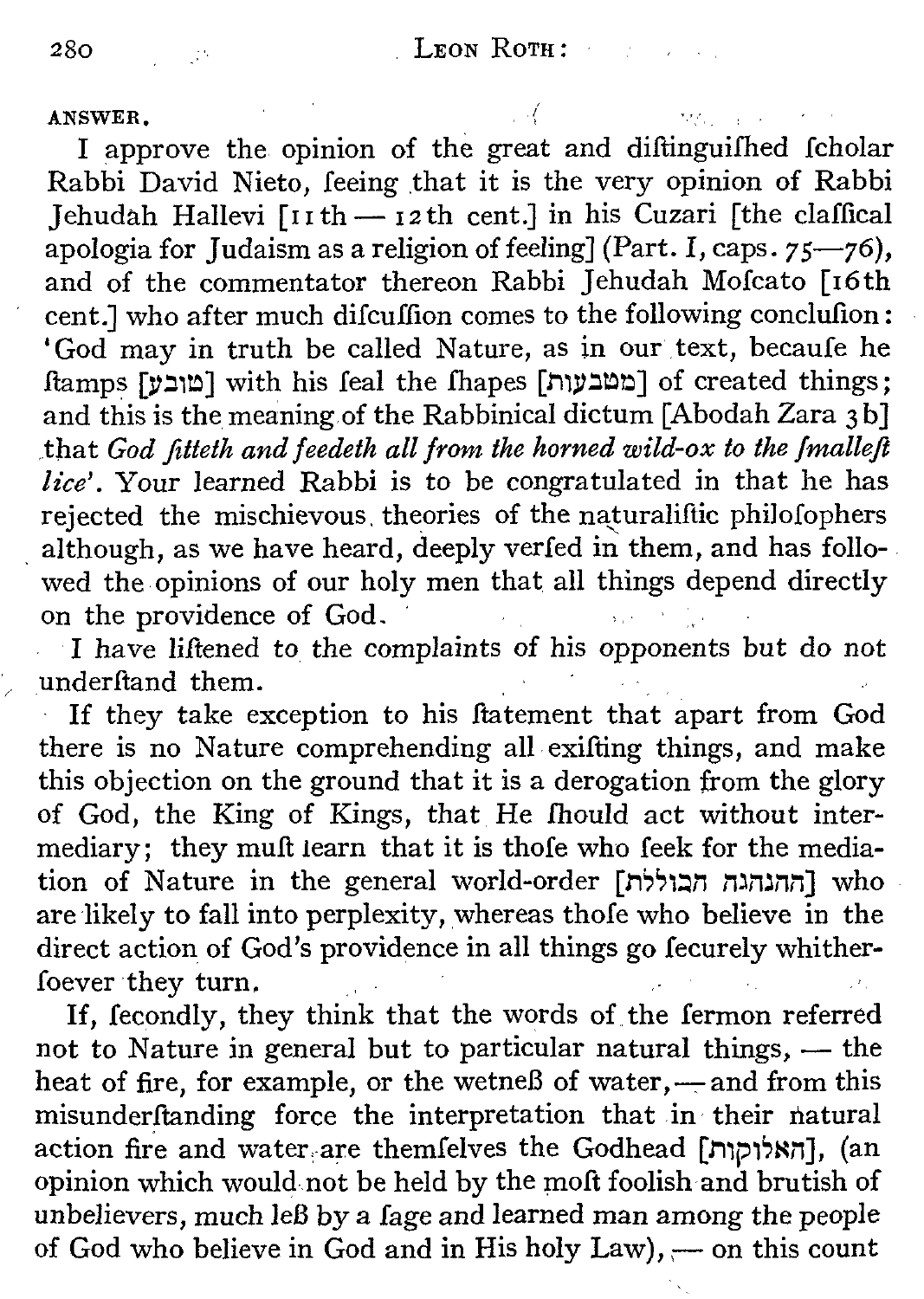the words of the fermon are perfectly clear; without need of the defence, feeing that they are centered upon the fundamental doctrine of the general world-order; as he fays: *it is God who caufeth the winds to blow and bringeth down the rain and dezos: from which paffages it is clear that everything attributed by modern thinkers to Nature is due to the action of God.* On this point only wilful misconftruktion can raife a doubt.

Their third poffible ground of objection is that 'it is not right to give the name Nature to what is the work of God, fuch afcription being a derogation from His glory.' If this is their complaint, then they fhould make it not againft Rabbi David, as they have done, gathering together againft him and crying out with full voice, but againft the great teacher and faint Rabbi Ifaiah Hurwitz  $\lceil 1555 - 1630 \rceil$  himfelf, who gave expreffion to exactly the fame opinion in the Two Tables of the Covenant, [one-of, the molt popular mediaeval ethical treatifes, written from the Kabbaliftical point of view] a book which is accepted and treafured throughout all the difperfion of Ifrael. For in the beginning of this book, in the chapter entitled Beth Aharon, he writes in the name of the author of the Abodath Hakkodesh [Rabbi Meir ben Ezeckiel Ibn Gabai, ethical writer and Kabbalift,  $15th - 16th$  cent.], a great Spanish Rabbi celebrated for knowledge and faintlineB whofe works have fpread throughout the .land, that *the reward of thofe who perform the commandments of God and the punifhment of thofe who transgrefJ them, are natural.* In this opinion all with eyes for the truth concur, as may be feen from the further difcuffion of Rabbi Ifaiah (we need not repeat it here as the book is in every one's hand and is eafy of reference), and from the accepted opinion of all the truly wife that *it was the aim and purpofe of the creation that it fhould be of the nature of the good to produce good* [r~n :~~~n, :1~n *V:~~ ~~* n.l"1~nnK~.,:n11~"1].Whatever objections Rabbi David's opponents have to make, therefore, fhould have been made not againft him but againft all thofe truly wife men, God's holy ones, from the utterance of whofe lips we live. On this fcore, too, then, there is no poffible ground of objection, becaufe the